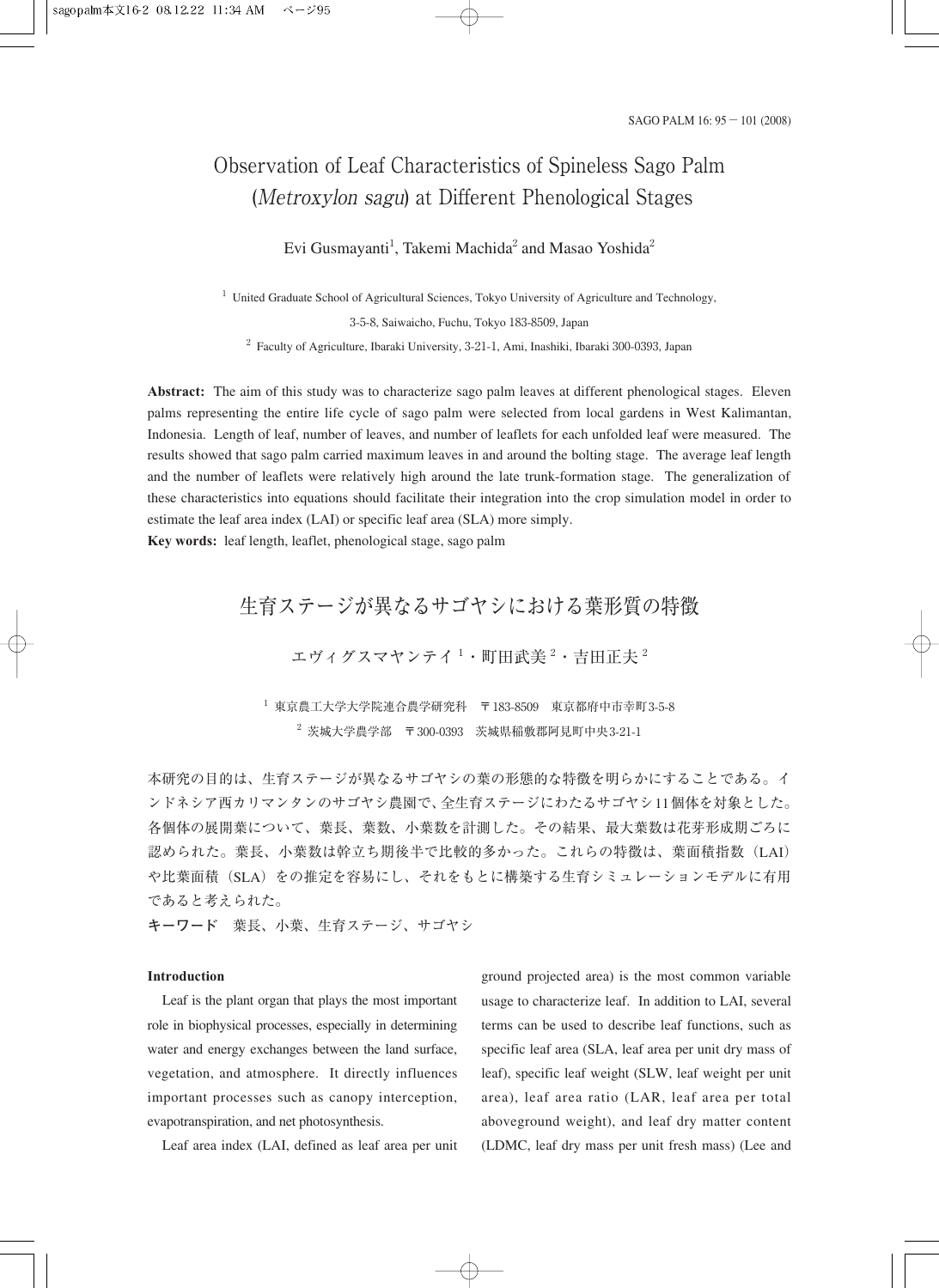Heuvelink 2003; Li et al. 2005; Pierce and Running 1994).

As large-scale sago palm plantations are continuously being expanded in Indonesia, it is necessary to calculate and evaluate the optimum plant density to ensure continuous harvesting. Thus, the study of the sago palm leaf area is becoming increasingly important. However, methods of estimating the leaf area of sago palm using the length and width of the largest leaflet and the number of leaflets are time-consuming (Flach 1997; Nakamura et al. 2005).

In this study, we observed leaf characteristics of sago palms at different phenological stages representing the entire life cycle of sago palm. Instead of growth, phenology was used to derive simple equations of leaf characteristics that are useful in the crop simulation model.

# **Materials and Methods**

# **Sampled Palms**

Several palms from sago palm gardens of local farmers in Pontianak, West Kalimantan, Indonesia, were selected. They consisted of 11 spineless-type sago palms (local name, *sagu bemban*) from the rosette stage through the fruit-ripening stage.

# **Estimation of Phenological Stage**

The life cycle of sago palm consists of four stages: rosette, trunk formation, flowering, and fruit ripening. The stages are aligned on a scale ranging from 0 to 1 with the same portion of each stage (0.25 each), where 0 corresponds to the sucker planting stage and 1 corresponds to the time of death (Fig. 1). Development within a stage is stated in thermal units and is calculated as the accumulation of the difference between air temperature  $(^{\circ}C)$  on day i (Ti) and the base or critical temperature of the crop (Tb) divided by the total thermal units (TU) required for the completion of each stage (Equation 1). Given that sago palm tolerates temperatures around 17 °C (Flach, 1997) and the minimum tolerable temperature is 15 °C (Notohadiprawiro and Louhenapessy, 1992), Tb in this model is assumed to be equal to 15  $\degree$ C, similar to that of oil palm (Djufri, 2000). The TU values may differ from one variety to another. In this study, the TU values are based on Jong's (1995) and Flach's (1997) observations of the developmental sequences of spineless-type sago palm, which were converted into thermal units with temperature data (Table 1).

|  | Table 1. Thermal units of each phenological stage. |  |  |  |  |  |
|--|----------------------------------------------------|--|--|--|--|--|
|--|----------------------------------------------------|--|--|--|--|--|

| <b>Phenological stage</b> | Total Thermal Units (day / degree / °C) |
|---------------------------|-----------------------------------------|
| Rosette                   | 23000                                   |
| Trunk formation           | 25000                                   |
| Flowering                 | 5000                                    |
| Fruit-ripening            | 9000                                    |
| Total                     | 62000                                   |

$$
s = \frac{\sum_{i=1}^{n} (T_i - T_b)}{TU}
$$
\n
$$
(1)
$$

In Equation 1, n is the age of the plant from the time of planting as estimated by the farmers. The n value was converted into days after planting. The estimated phenological stage of each palm (s) was obtained by executing Equation 1 with temperature data over n days.

#### **Measurement**

In this study, we adopted the procedure and terminology of Nakamura *et al*. (2004) to analyze sago leaves in terms of the number of leaves on a palm, the leaf length, and the number of leaflets. The sago leaves were numbered, starting with the youngest unfolded leaf or spear leaf as Number 1. The lower leaves were numbered sequentially (2, 3, and so on) basipetally.

| Planting |         | Early trunk<br>formation | <b>Bolting</b> |                  | Fruit<br>Die     |  |
|----------|---------|--------------------------|----------------|------------------|------------------|--|
|          | Rosette | <b>Trunk Formation</b>   |                | <b>Flowering</b> | Fruit - Ripening |  |
| $s = 0$  |         |                          |                |                  | $s =$            |  |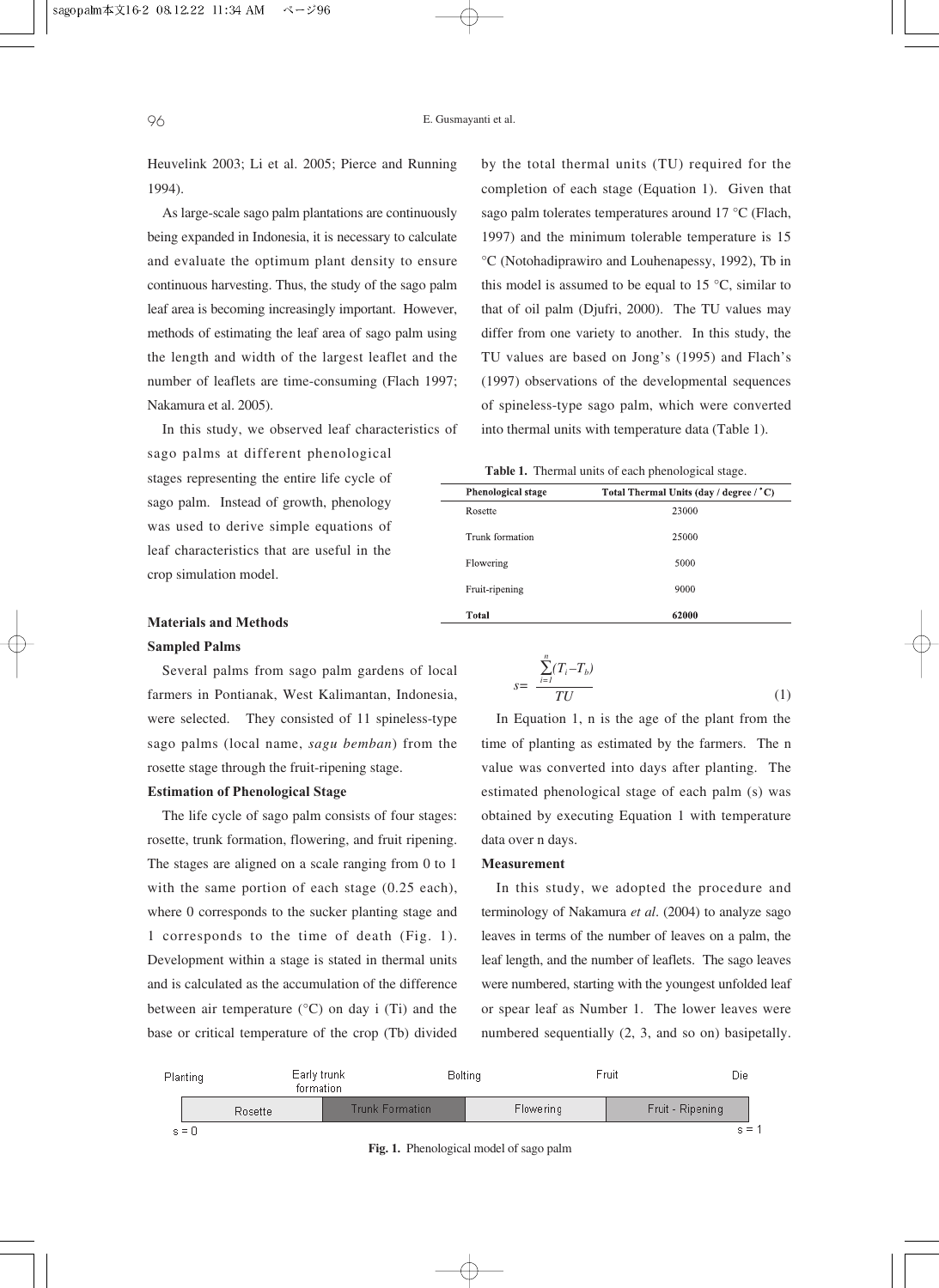Characteristics such as length of leaf, number of leaves, and number of leaflets on the left and right sides of each leaf were measured. Details of the terminology can be found in Nakamura *et al*. (2004).

#### **Results and Discussion**

# **Phenological Stages**

The estimation of the phenological stages of sampled sago palms is shown in Table 2. The values represent the entire life cycle of sago palm, from 0.121 to 1.000. The crop age, which is the basis of phenological stage estimation, was given by the farmers and may have been biased since the farmers gave quite a wide interval of ages in most cases. The middle values of the crop age range were considered the crop ages of the palms sampled in this study.

# **Number of Leaves**

The number of living leaves, shown in Fig. 2, ranged from 8 (rosette stage) to 23 leaves (bolting stage) per plant. The number of leaves tended to be



**Fig. 2.** Number of sago palm leaves at different ages.



**Fig. 3.** Number of sago palm leaves at different phenological stages.

low in the rosette stage and gradually increased during trunk formation. The number of leaves was fitted to the linear equation, as shown in Fig. 3. When the crops proceeded to the reproductive stages, the dry matter allocation for leaf formation stopped, and the number of leaves tended to decrease non-linearly.

# **Length of Leaves**

We divided the sago palms into two groups according to leaf length:  $s < 0.5$  and  $s \ge 0.5$ . The sago palms in the first group had unemerged leaves, while the leaves in the latter group had all emerged. There was an exception for the palm at  $s = 0.498$ , which was in the adjacent period from the vegetative stage to the reproductive period but still had unemerged leaves. The palm was placed in the second group.

The lengths of sago leaves from palms in the first group (Fig. 4a) were relatively similar, as indicated by the small standard deviation values except for those for the 5-year-old palm  $(s = 0.214)$ , which had a standard deviation of 1.60 (Table 3). Among the palms within

| <b>Estimated age from planting</b><br>(years) | <b>Growth description</b>                       | Phenological stage (s) |  |
|-----------------------------------------------|-------------------------------------------------|------------------------|--|
| 3.0                                           | Rosette stage                                   | 0.121                  |  |
| 5.0                                           | Starting trunk formation                        | 0.214                  |  |
| 6.0                                           | Early trunk growth                              | 0.261                  |  |
| 7.0                                           | Early trunk growth                              | 0.308                  |  |
| 9.0                                           | Mid-trunk growth                                | 0.401                  |  |
| 10.0                                          | Full trunk growth                               | 0.475                  |  |
| 10.5                                          | <b>Bolting</b>                                  | 0.498                  |  |
| 11.5                                          | Flowering, stalk has been truncated             | 0.723                  |  |
| 12.0                                          | Fruiting, but no fruit found                    | 0.818                  |  |
| 12.5                                          | Fruiting stage, stalk has dried, no fruits left | 0.902                  |  |
| 15.0                                          | Near death, no leaves                           | 1.000                  |  |

**Table 2.** Estimated phenological stages of sampled palms.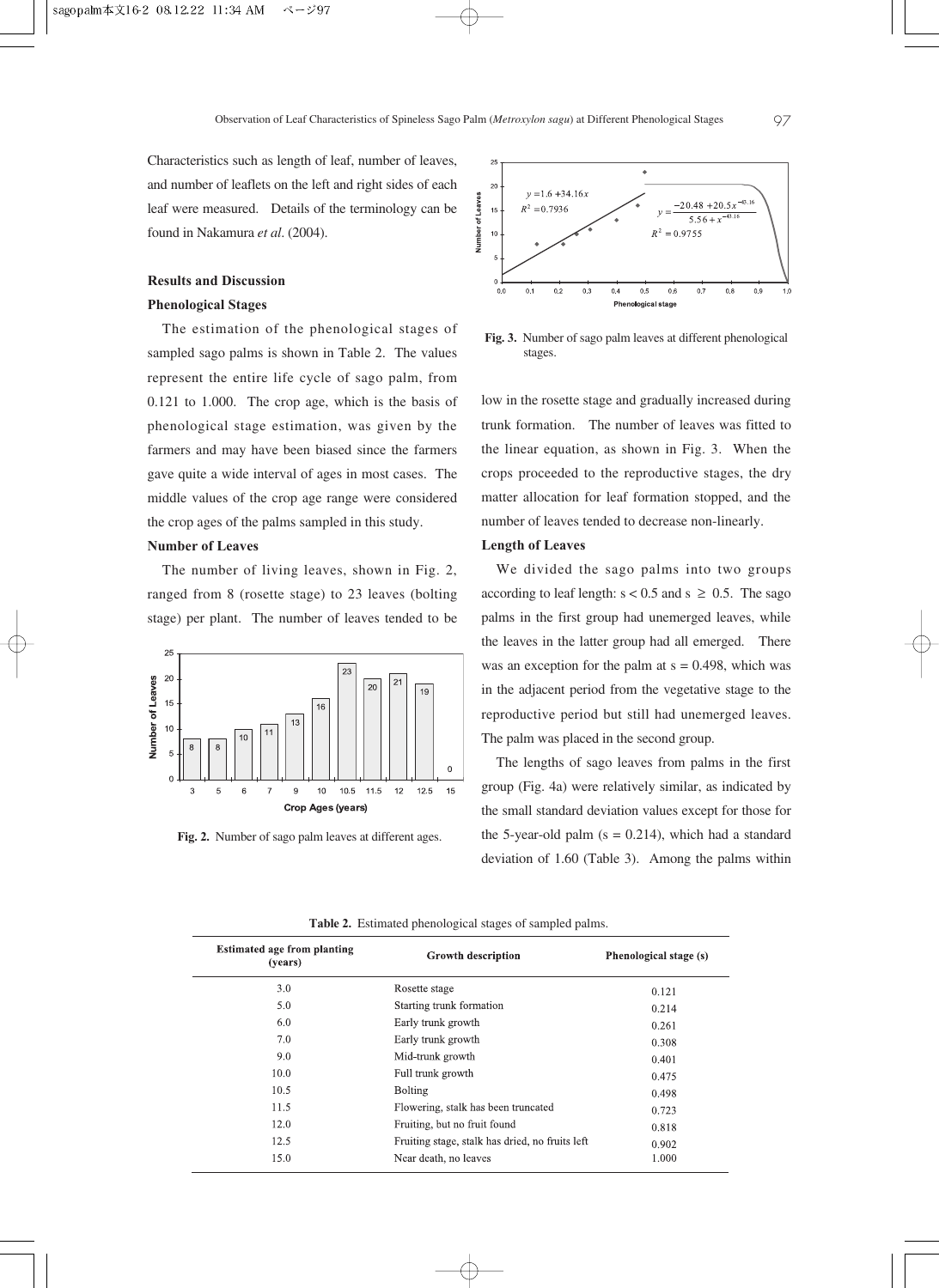

**Fig. 4.** Length of sago palm leaves at s<0.5 (a) and s≥0.5 (b)

this group, leaf length was found to have the highest value (11.70 m) in the palm at  $s = 0.308$ , which was also the highest value of leaf length for all palms observed in this study. The exception was a 5-year-old palm with abnormal growth performance of its crown, probably due to competition with adjacent palms.

The pattern of the leaf length of palms in the second group is shown in Fig. 4b. The younger leaves were shorter than the older ones, making the standard deviation values of this group relatively higher than those of the first group (Table 3). The length of the shortest leaf was  $s = 0.902$  (1.8 m), while that of the longest one was  $s = 0.723$  (9.6 m).

The leaf length of the second group of palms, in which all of the leaves had emerged, changed exponentially from the younger leaves to the older ones. Similar results were reported by Nakamura et al. (2004), who indicated that the rapid elongation process of unemerged to emerged leaves occurred exponentially.



**Fig. 5.** The average length of sago palm leaves at different phenological stages.

| Leaf         | Leaf length (m) |           |           |           |             |             |           |           |             |           |
|--------------|-----------------|-----------|-----------|-----------|-------------|-------------|-----------|-----------|-------------|-----------|
| No.          | $s=0.121$       | $s=0.214$ | $s=0.261$ | $s=0.308$ | $s = 0.401$ | $s = 0.475$ | $s=0.498$ | $s=0.723$ | $s = 0.818$ | $s=0.902$ |
| 1            | 6.80            | 5.57      | 10.31     | 11.29     | 10.58       | 9.46        | 5.72      | 2.72      | 2.94        | 1.80      |
| $\mathbf{2}$ | 7.20            | 7.22      | 10.80     | 11.34     | 10.50       | 9.52        | 6.42      | 3.35      | 3.35        | 2.03      |
| 3            | 7.82            | 6.74      | 10.65     | 11.16     | 10.55       | 9.62        | 6.90      | 3.90      | 3.48        | 2.27      |
| 4            | 7.34            | 6.30      | 10.70     | 11.24     | 10.60       | 9.87        | 7.18      | 4.40      | 3.60        | 2.50      |
| 5            | 7.60            | 6.33      | 10.90     | 11.12     | 10.65       | 9.76        | 7.40      | 4.75      | 4.07        | 2.65      |
| 6            | 7.50            | 5.65      | 11.31     | 11.06     | 10.70       | 9.80        | 7.65      | 5.20      | 4.25        | 2.80      |
| 7            | 7.23            | 7.64      |           | 11.41     | 11.05       | 9.80        | 7.76      | 5.80      | 4.60        | 2.70      |
| $8\,$        | 7.20            | 10.55     | 11.55     | 11.42     | 11.00       | 9.98        | 7.88      | 5.95      | 5.00        |           |
| 9            |                 |           |           | 11.64     |             | 9.96        | 8.14      | 6.73      | 5.31        | 3.17      |
| 10           |                 |           | 11.10     | 11.70     | 10.90       | 10.12       | 8.32      | 7.05      | 5.63        |           |
| 11           |                 |           |           | 11.54     | 10.60       | 9.86        | 8.24      | 7.60      | 6.25        | 3.90      |
| 12           |                 |           |           |           |             | 9.91        | 8.71      | 8.02      | 6.70        | 4.63      |
| 13           |                 |           |           |           | 10.70       |             | 8.69      | 8.24      |             | 4.78      |
| 14           |                 |           |           |           |             | 10.00       |           | 8.65      | 7.30        | 6.70      |
| 15           |                 |           |           |           |             | 9.87        | 9.02      | 8.74      | 7.70        | 6.25      |
| 16           |                 |           |           |           |             | 9.99        | 9.07      | 8.95      | 7.50        | 7.30      |
| 17           |                 |           |           |           |             |             | 9.12      | 9.40      | 7.70        | 7.50      |
| 18           |                 |           |           |           |             |             | 9.11      | 9.30      |             | 7.90      |
| 19           |                 |           |           |           |             |             | 8.93      | 9.50      | 7.80        | 8.66      |
| 20           |                 |           |           |           |             |             | 8.74      | 9.60      |             |           |
| 21           |                 |           |           |           |             |             | 9.00      |           | 8.40        |           |
| 22           |                 |           |           |           |             |             | 9.03      |           |             |           |
| 23           |                 |           |           |           |             |             |           |           |             |           |
| Average      | 7.34            | 7.00      | 10.92     | 11.36     | 10.71       | 9.83        | 8.14      | 6.89      | 5.64        | 4.56      |
| S.D.         | 0.31            | 1.60      | 0.39      | 0.21      | 0.19        | 0.18        | 0.97      | 2.24      | 1.81        | 2.34      |
|              |                 |           |           |           |             |             |           |           |             |           |

**Table 3.** Leaf length of sago palm leaves at different phenological stages.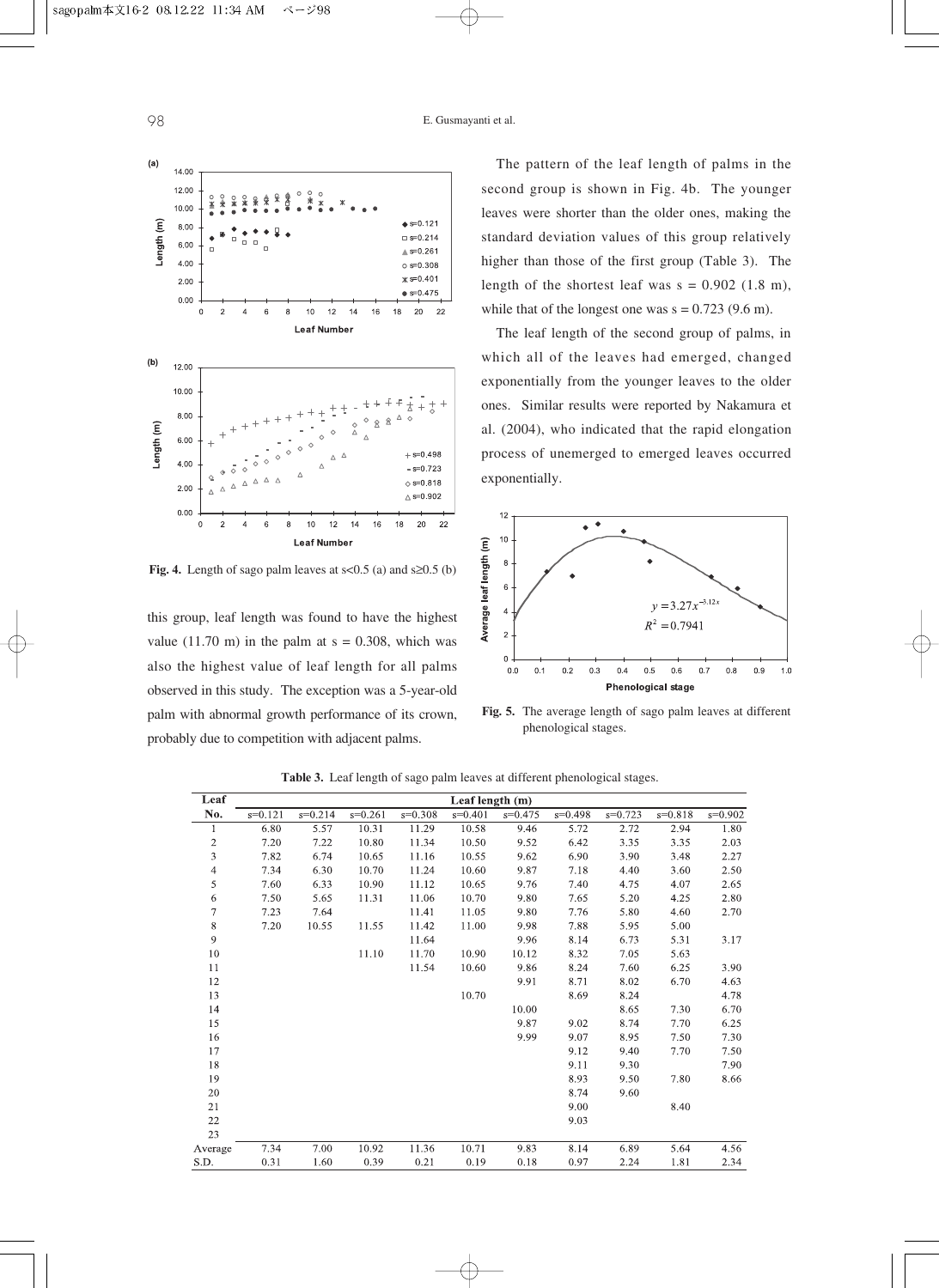

**Fig. 6.** The number of leaflet in left (□) and right side (■) at different phenological stage.

The average leaf length within a palm changed as the phenological stage changed. Leaf length tended to be maximum in the middle of the trunk-formation stage (Fig. 5) but changed through the geometric equation  $y = 3.2676$  x <sup>(-3.1181x)</sup>, where y is the average leaf length and x is the phenological stage.

#### **Number of Leaflets**

The number of leaflets on the sago palm leaves is presented in Fig. 6 and Fig. 7. The numbers ranged from 2 (at  $s = 0.902$ ) to 81 (at  $s = 0.475$ ) on the left side and from 1 to 81 (both at  $s = 0.818$ ) on the right side of the leaves. On the other hand, the total number of leaflets ranged from 10 (at  $s = 0.818$ ) to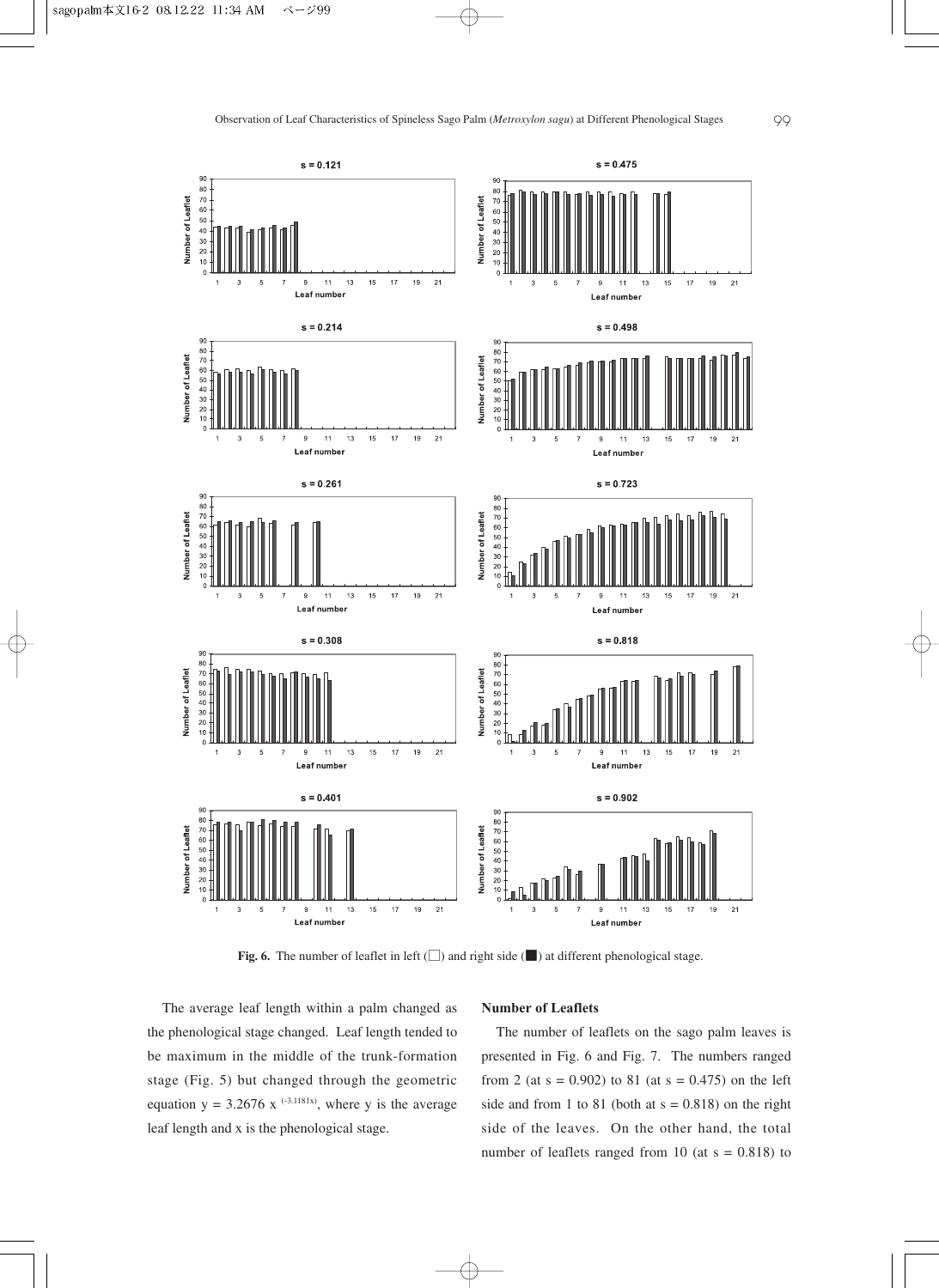

**Fig. 7.** The average numbers of leaflets at different phenological stages.

# 160 (at  $s = 0.475$ ).

The number of leaflets on the left and right sides differed on most of the leaves observed. Some leaves had more leaflets on the left side, while others had more on the right side. Only 4 of 136 leaves were observed to have the same number of leaflets on both sides. This result was not in agreement with that of Nakamura *et al*. (2004), who found that the number of leaflets on the right side was always higher than that on the left side.

In crop modelling, crop development is distinguished from crop growth. Growth can be defined as an increase in the weight or volume of the total plant or the various plant organs, while development involves changes in the stage of growth and is characterized by the order and rate of appearance of vegetative and reproductive organs. Both development and growth are dynamic, often interrelated, processes.

Since the aim of this study was to apply the crop model, leaf characteristics were investigated as a function of phenological stage. Leaf area, which is usually stated as the leaf area index or specific leaf area, is an essential variable in the model. By knowing the number of leaves or leaflets per palm and the leaflet area at the corresponding phenological stage, the total area of leaf blades can be estimated. However, leaflet area was not included in this study. Plans are underway to study leaflet area throughout the phenological stages in the future so that leaf area can be estimated in the crop model more simply.

#### **Conclusions**

During this study, we observed sago palms carrying 8 to 23 leaves in their crown. The number of leaves during late trunk formation was relatively high. The younger leaves were relatively short in palms aged 10.5 years ( $s = 0.498$ ) or above. The differences in the length of younger and older leaves were relatively small in palms aged 3 to 10 years ( $s = 0.121$  to  $s = 0.475$ ).

The number of leaflets ranged from 10 to 160, and the maximum leaflet number on the left and right sides was 81. Most of the leaves were found to have a different number of leaflets on each side. Only a small percentage (4 of a total of 136 leaves) had the same number of leaflets on both sides.

The estimation of leaf area by the crop model will be conducted by way of several leaf characteristics, including the parameters revealed in this study. We await further studies.

# **References**

- Djufri, F. 2000 Model Fenologi Tanaman Kelapa Sawit (*Elaeis guineensis* Jacq.). Un-published Master's thesis, Bogor, Bogor Agricultural University. 82 pp. In Indonesian.
- Flach, M. 1997 Sago palm. Metroxylon sagu Rottb. Promoting the conservation and use of underutilized and neglected crops. 13. Institute of Plant Genetics and Crop Plant Research, Gatersleben/International Plant Genetic Resources Institute, Rome, Italy.
- Jong, F. S. 1995 Research for the Development of Sago Palm (*Metroxylon sagu* Rottb.) Cultivation in Sarawak, Malaysia. PhD thesis, Wageningen Agricultural University (The Netherlands) pp.139.
- Lee, J. H. and E. Heuvelink 2003 Simulation of leaf area development based on dry matter partitioning and specific leaf area for cut chrysanthemum. Annals of Botany 91: 319-327.
- Li, Y., D. A. Johnson, Y. Su, J. Cui and T. Zhang 2005 Specific leaf area and leaf dry matter content of plants growing in sand dunes. Botanical Bulletin of Academia Sinica 46: 127-134.